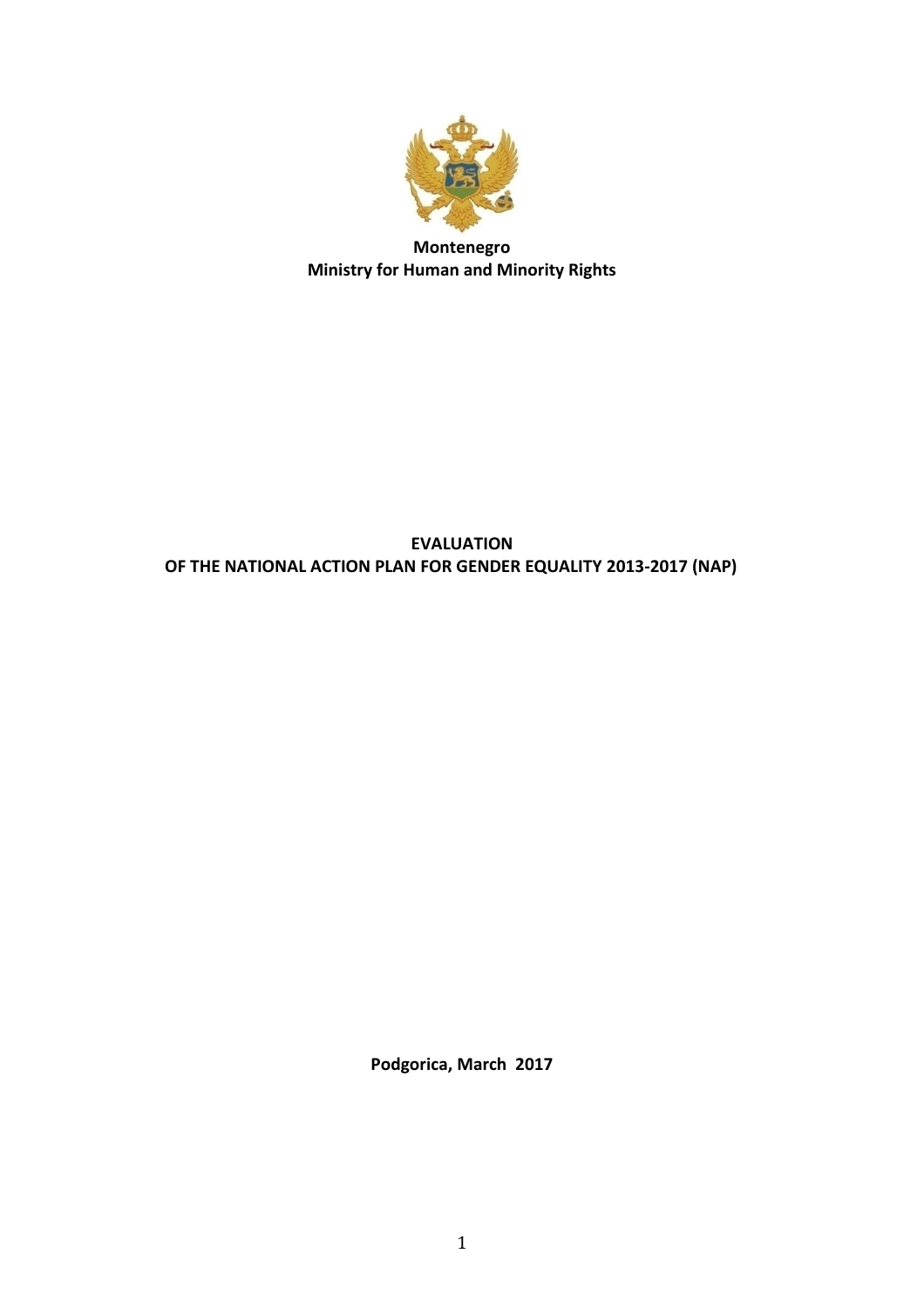The National Action Plan for Gender Equality (hereinafter: NAP) is a strategic document in Montenegro, which deals with gender mainstreaming and equal opportunities policies. This is the third document defining general and specific goals for achieving gender equality as well as measures and activities for ensuring equal rights and opportunities in different areas of life.

The NAP is a document adopted by the Government of Montenegro, but its implementation requires a multisectoral approach and coordination of the Ministry for Human and Minority Rights - Gender Equality Department with relevant ministries, state administration bodies, the Parliament of Montenegro and relevant parliamentary committees, public institutions, local authorities, civil sector and international organizations in Montenegro.

The implementation of the Action Plan for Gender Equality in Montenegro has been recognized as an activity in the implementation of the EU's Accession Program for the period 2014-2020, which is monitored through the annual report of the European Commission on Montenegro, quarterly and semi-annual reports of the Government of Montenegro on the overall activities of Montenegro's EU membership process, as well as the meetings of the EU and Montenegro Parliamentary Committee on Stabilization and Association.

The evaluation of the state of the undertaken measures and activities in the field of gender equality and the alignment of national legislation with the relevant UN and EU conventions, resolutions, treaties and recommendations, as well as the perception of institutions and agencies on gender equality during the implementation of the NAP has covered the period form 2013 to 2016, through desk research of relevant national, European and UN legislation, strategic documents and institutional framework, interviews with representatives of institutions and agencies implementing measures and activities from the NAP, as well as tje questionnaire on gender equality perception (encompassing a number of relevant institutions and agencies of Montenegro). Using this methodology logic, we evaluated the relevance, effectiveness, efficiency, sustainability and impact of the activities from the strategic document in its nine areas ( Improving human rights of women and gender equality; Gender Sensitive Education and Education; Gender Equality in Economics; Gender Sensitive Health Care; Gender-Based Violence; Media and culture; Equality in the decision-making process in political and public life; International politics and cooperation; Institutional mechanisms for the application of gender equality), in order to gain insight into good and bad practices and to develop a new strategic document with a focused set of activities and measures, measurable indicators and fulfillable goals and results.

## **Main conclusions**

The Government of the Republic of Montenegro in the area of gender equality and the alignment of legislation and measures with EU, UN, Council of Europe regulations made a big step forward. This is seen through the adoption of relevant regulations and amendments to previous regulations affecting non-discrimination, gender equality and respect for women's human rights. In the forthcoming period, it will be necessary to concentrate on the implementation of relevant regulations, their monitoring and further education, which will influence the interpretation and understanding of regulations and public policies related to promoting gender equality, tolerance, non-discrimination at national level through all sectors involved in law enforcement and public policies, and continue with good practice at the local level (in some cases where it is possible even to replicate the activities of the previous NAP).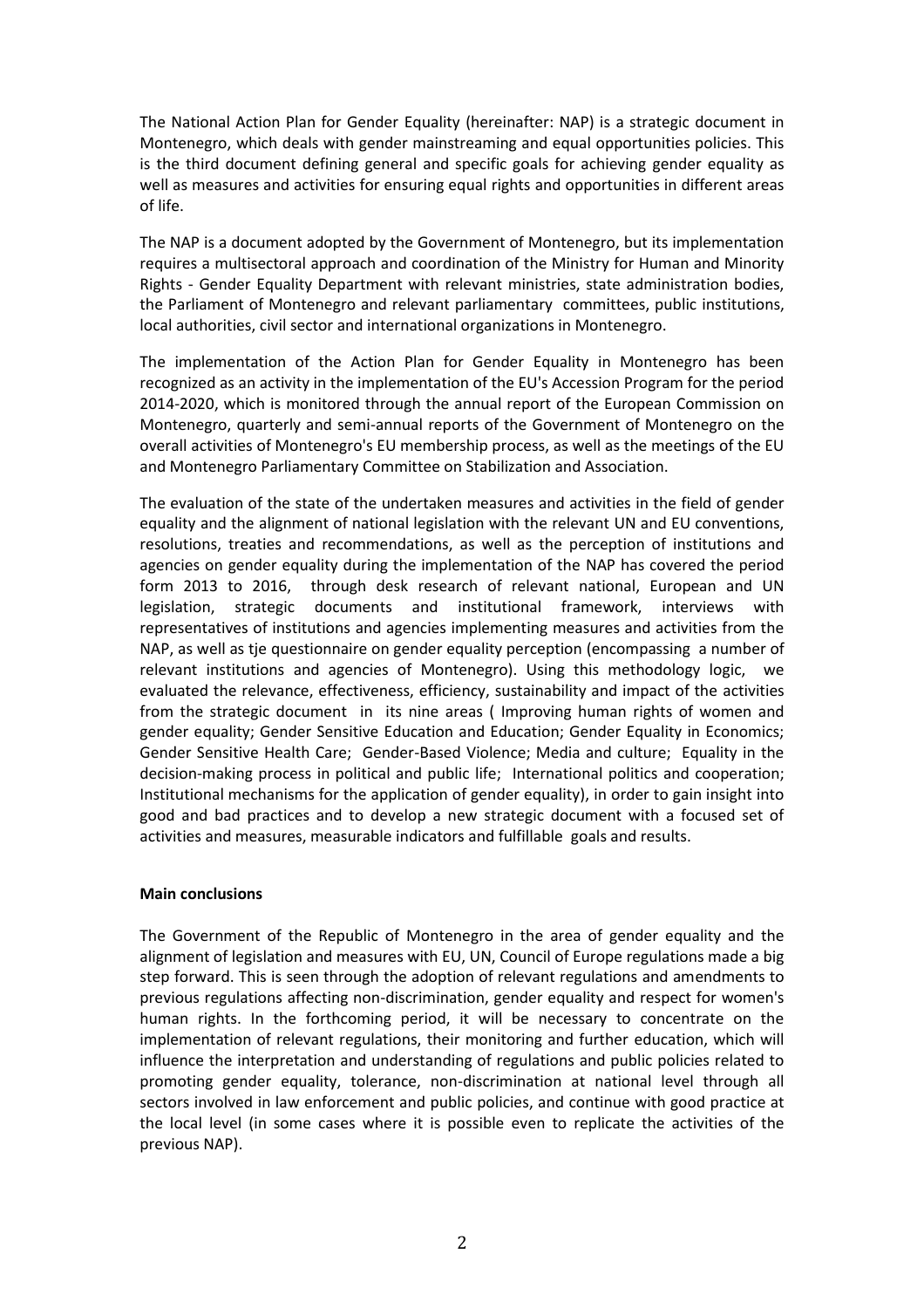**Women's Political Participation** - A Good New Practice is the establishment of high-level cooperation between ministries and women's organizations on issues of promoting gender equalitz. This should also be supported in the future in order to ensure further development and transition of this initiative into permanent practice. As far as the political component is concerned, the recommendation is to continue cooperation between members of various parties within the Gender Equality Committee. This cooperation has been improved and new results have been achieved regarding the amendment of the electoral law. This practice should also be supported in the future by ensuring that the Committee deals with relevant topics and that the Committee gains insight into new policy agendas and strategies by establishing co-operation with gender equality committees from EU member states. Training of traininers has led to new political reasoning (of some of the parliamentarians), and it is recommended to provide support for further training, and to be mandatory for all parliamentarians, including men. It is recommended that both women's parties in the parties - as well as other delegates – are offered some kind of exchange with members in the EU countries for the purpose of obtaining new ideas. This does not necessarily mean that everyone should travel if there is no funding but cooperation could also be established through e-mail and / or inviting international experts on gender equality from different fields to inspire and point to some new approaches. It is also recommended to conduct gender awareness training of civil servants in public institutions and ministries, also due to the fact that the central mechanism for gender equality is rather weak because the Gender Equality Unit consists of three people who are all newly employed. It is also important to train at the local level, with the recommendation to develop and implement three different sets of trainings. First, train potential - and new - candidates about how to promote their policy, their professional outcomes, and how to ensure gender sensitization in their politics. Second, training all local politicians for the gender aspect of politics, planning, and budgeting. And third, training on gender equality of officials and their leaders.

**The area of economic empowerment of women** - continue with targeted education based on the needs of the market. At national level, it is also important to raise entrepreneurial awareness among women by emphasizing the importance of their position in relation to the national economy, and to ensure that the visibility of the women business's contribution is part of the official policy. This implies that women entrepreneurs play an important role in the development of the business sector at the political level and that their ideas and interests are taken into account, which could have a huge impact on the economic development of Montenegro. At national and local level, monitoring is also important, especially in terms of gathering information on the impact of local and national measures on increasing knowledge and improving entrepreneurial prerequisites.

**The area of education, culture, media and health** - continue education and raising public awareness of women and young people about gender equality, non-discrimination, tolerance, reproductive health, reduced stereotypes and creating positive values for women and women.

**Security and Justice** - training of specialists from the social work, police, judges, advocates in the area of prevention and prevention of violence against women etc. must be continued and developed. It is a recommendation to involve leaders in the training, because without leadership support, competences are neither recognized nor used in the correct way. Also, education and training for health workers is important, how to recognize violence, how to report about it, and how to approach a person suspected of being a victim.